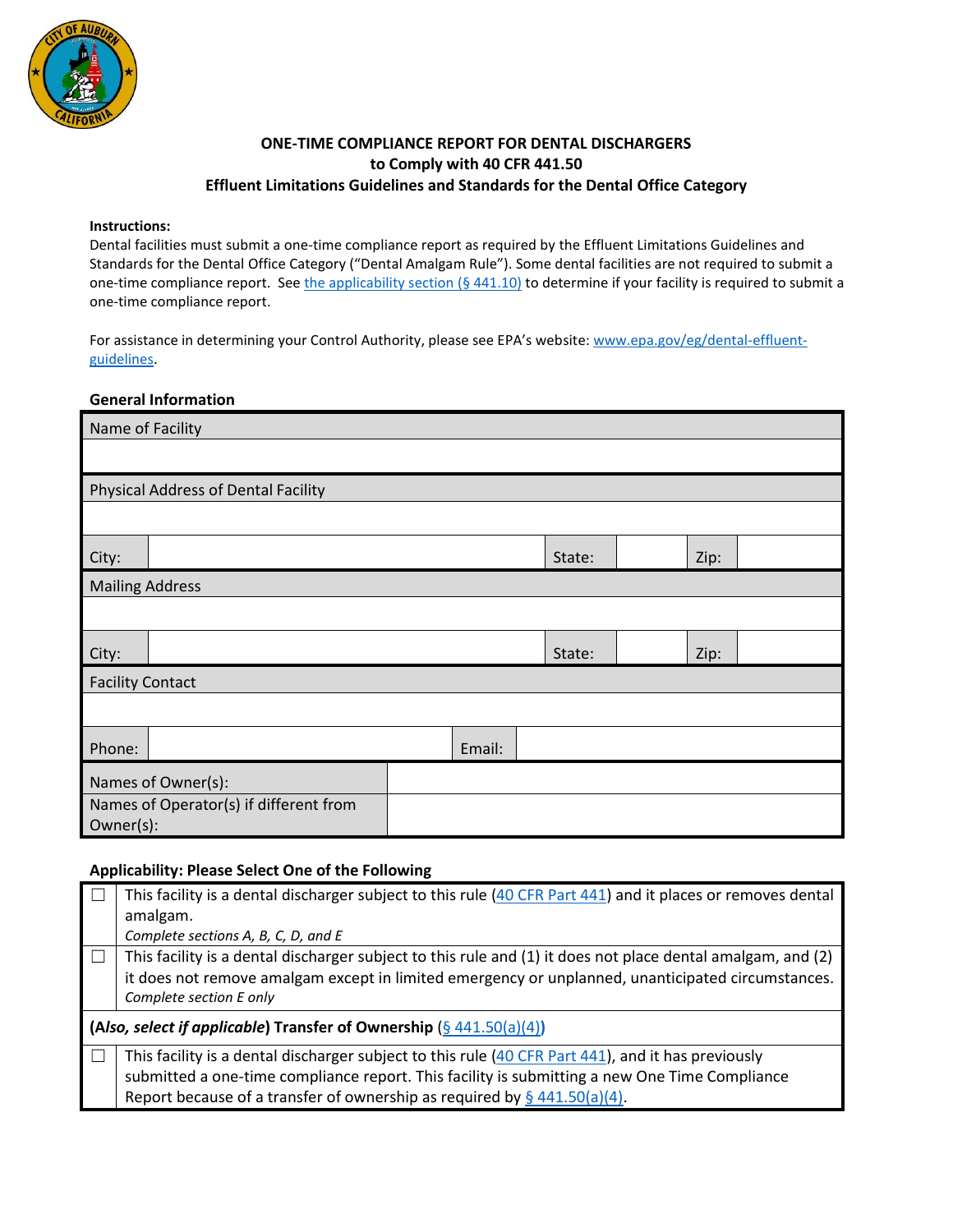### **Section A Description of Facility**

| Total number of chairs:<br>Total number of chairs at which amalgam may be present in the resulting<br>wastewater (i.e., chairs where amalgam may be placed or removed):<br>Description of any amalgam separator(s) or equivalent device(s) currently operated:<br>The facility discharged amalgam process wastewater prior to July 14th, 2017 under any<br><b>YES</b><br>NO<br>ownership. | PCJUTPUUT VI TUUMIY |  |  |  |  |  |  |
|-------------------------------------------------------------------------------------------------------------------------------------------------------------------------------------------------------------------------------------------------------------------------------------------------------------------------------------------------------------------------------------------|---------------------|--|--|--|--|--|--|
|                                                                                                                                                                                                                                                                                                                                                                                           |                     |  |  |  |  |  |  |
|                                                                                                                                                                                                                                                                                                                                                                                           |                     |  |  |  |  |  |  |
|                                                                                                                                                                                                                                                                                                                                                                                           |                     |  |  |  |  |  |  |
|                                                                                                                                                                                                                                                                                                                                                                                           |                     |  |  |  |  |  |  |
|                                                                                                                                                                                                                                                                                                                                                                                           |                     |  |  |  |  |  |  |
|                                                                                                                                                                                                                                                                                                                                                                                           |                     |  |  |  |  |  |  |
|                                                                                                                                                                                                                                                                                                                                                                                           |                     |  |  |  |  |  |  |
|                                                                                                                                                                                                                                                                                                                                                                                           |                     |  |  |  |  |  |  |
|                                                                                                                                                                                                                                                                                                                                                                                           |                     |  |  |  |  |  |  |
|                                                                                                                                                                                                                                                                                                                                                                                           |                     |  |  |  |  |  |  |
|                                                                                                                                                                                                                                                                                                                                                                                           |                     |  |  |  |  |  |  |
|                                                                                                                                                                                                                                                                                                                                                                                           |                     |  |  |  |  |  |  |
|                                                                                                                                                                                                                                                                                                                                                                                           |                     |  |  |  |  |  |  |
|                                                                                                                                                                                                                                                                                                                                                                                           |                     |  |  |  |  |  |  |
|                                                                                                                                                                                                                                                                                                                                                                                           |                     |  |  |  |  |  |  |
|                                                                                                                                                                                                                                                                                                                                                                                           |                     |  |  |  |  |  |  |
|                                                                                                                                                                                                                                                                                                                                                                                           |                     |  |  |  |  |  |  |
|                                                                                                                                                                                                                                                                                                                                                                                           |                     |  |  |  |  |  |  |

# **Section B**

# **Description of Amalgam Separator or Equivalent Device**

|         | The dental facility has installed one or more ISO 11143 (or ANSI/ADA 108-2009) compliant<br>Chairs: |                                                                                                              |  |         |  |
|---------|-----------------------------------------------------------------------------------------------------|--------------------------------------------------------------------------------------------------------------|--|---------|--|
|         | amalgam separators (or equivalent devices) that captures all amalgam containing waste at            |                                                                                                              |  |         |  |
|         |                                                                                                     | the following number of chairs at which amalgam placement or removal may occur:                              |  |         |  |
| $\perp$ |                                                                                                     | The dental facility installed prior to June 14, 2017 one or more existing amalgam separators                 |  | Chairs: |  |
|         |                                                                                                     | that do not meet the requirements of $\S$ 441.30(a)(1)(i) and (ii) at the following number of                |  |         |  |
|         |                                                                                                     | chairs at which amalgam placement or removal may occur:                                                      |  |         |  |
|         |                                                                                                     | I understand that such separators must be replaced with one or more amalgam separators (or                   |  |         |  |
|         |                                                                                                     | equivalent devices) that meet the requirements of $\S$ 441.30(a)(1) or $\S$ 441.30(a)(2), after their useful |  |         |  |
|         |                                                                                                     | life has ended, and no later than June 14, 2027, whichever is sooner.                                        |  |         |  |
|         | <b>Make</b><br><b>Model</b><br><b>Year of installation</b>                                          |                                                                                                              |  |         |  |
|         |                                                                                                     |                                                                                                              |  |         |  |
|         |                                                                                                     |                                                                                                              |  |         |  |
|         |                                                                                                     |                                                                                                              |  |         |  |
|         |                                                                                                     |                                                                                                              |  |         |  |
|         |                                                                                                     |                                                                                                              |  |         |  |
|         |                                                                                                     |                                                                                                              |  |         |  |
|         |                                                                                                     |                                                                                                              |  |         |  |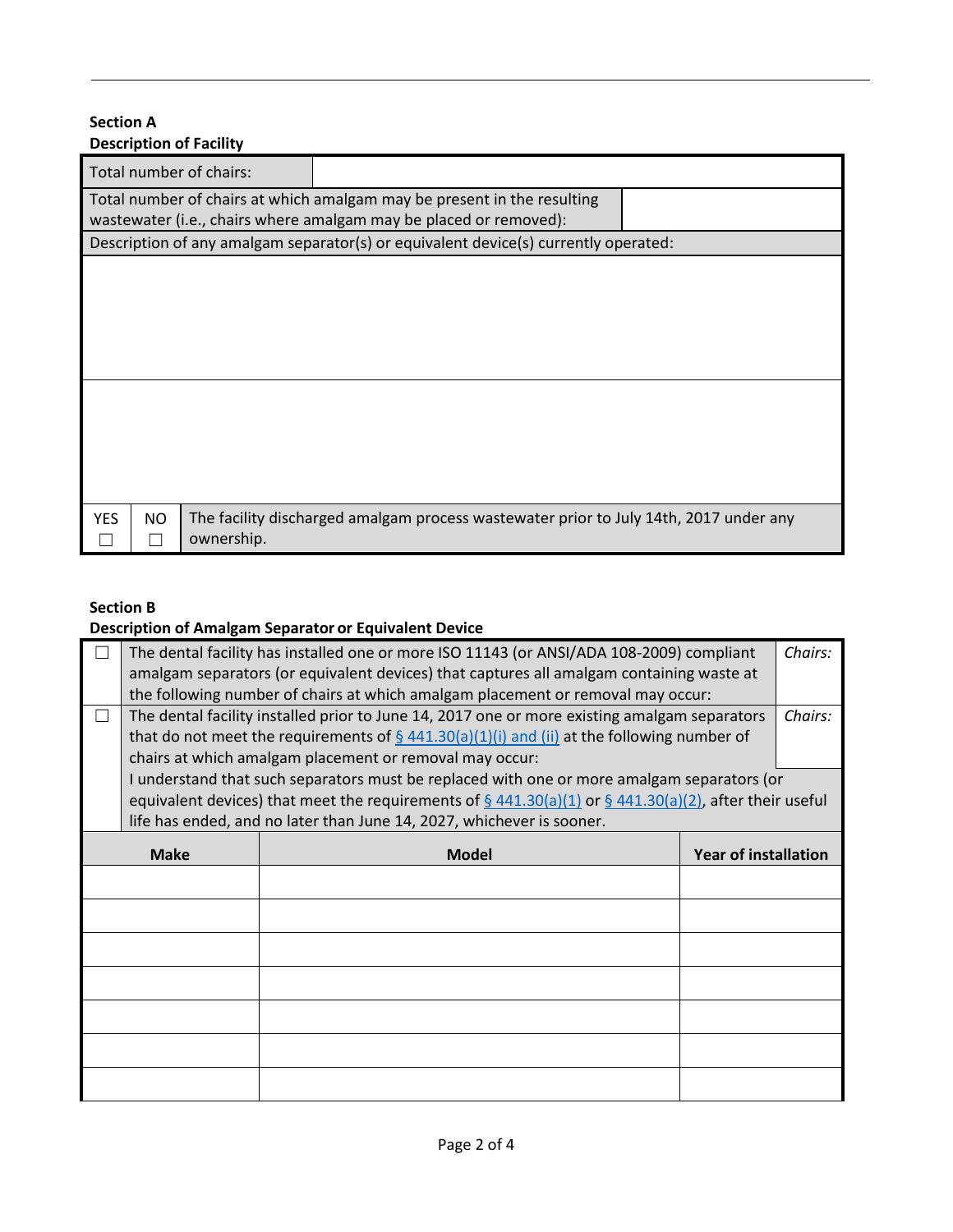| My facility operates an equivalent device. |              |                         |                                                                                                                 |  |
|--------------------------------------------|--------------|-------------------------|-----------------------------------------------------------------------------------------------------------------|--|
| <b>Make</b>                                | <b>Model</b> | Year of<br>installation | Average removal<br>efficiency of<br>equivalent device,<br>as determined per $\frac{6}{5}$<br>441.30(a)(2)i-iii. |  |
|                                            |              |                         |                                                                                                                 |  |
|                                            |              |                         |                                                                                                                 |  |
|                                            |              |                         |                                                                                                                 |  |
|                                            |              |                         |                                                                                                                 |  |

# **Section C**

# **Design, Operation and Maintenance of Amalgam Separator/Equivalent Device**

|                     | <b>YES</b>                                                                                                                                                       | I certify that the amalgam separator (or equivalent device) is designed and will be<br>operated and maintained to meet the requirements in $\S$ 441.30 or $\S$ 441.40. |  |  |  |  |
|---------------------|------------------------------------------------------------------------------------------------------------------------------------------------------------------|------------------------------------------------------------------------------------------------------------------------------------------------------------------------|--|--|--|--|
|                     | A third-party service provider is under contract with this facility to ensure proper operation and<br>maintenance in accordance with $\S$ 441.30 or $\S$ 441.40. |                                                                                                                                                                        |  |  |  |  |
|                     | <b>YES</b>                                                                                                                                                       | Name of third-party service<br>provider (e.g. Company<br>Name) that maintains the<br>amalgam separator or<br>equivalent device (if<br>applicable):                     |  |  |  |  |
|                     | NO.                                                                                                                                                              | If none, provide a description of the practices employed by the facility to ensure<br>proper operation and maintenance in accordance with $\S$ 441.30 or $\S$ 441.40.  |  |  |  |  |
| Describe practices: |                                                                                                                                                                  |                                                                                                                                                                        |  |  |  |  |
|                     |                                                                                                                                                                  |                                                                                                                                                                        |  |  |  |  |
|                     |                                                                                                                                                                  |                                                                                                                                                                        |  |  |  |  |

## **Section D**

# **Best Management Practices (BMP) Certifications**

| $\mathsf{I}\ \Box$ | The above named dental discharger is implementing the following BMPs as specified in $\S$ 441.30(b) or |  |  |  |  |
|--------------------|--------------------------------------------------------------------------------------------------------|--|--|--|--|
|                    | § 441.40 and will continue to do so.                                                                   |  |  |  |  |
|                    | Waste amalgam including, but not limited to, dental amalgam from chair-side traps, screens,            |  |  |  |  |
|                    | vacuum pump filters, dental tools, cuspidors, or collection devices, must not be discharged to a       |  |  |  |  |
|                    | publicly owned treatment works (e.g., municipal sewage system).                                        |  |  |  |  |